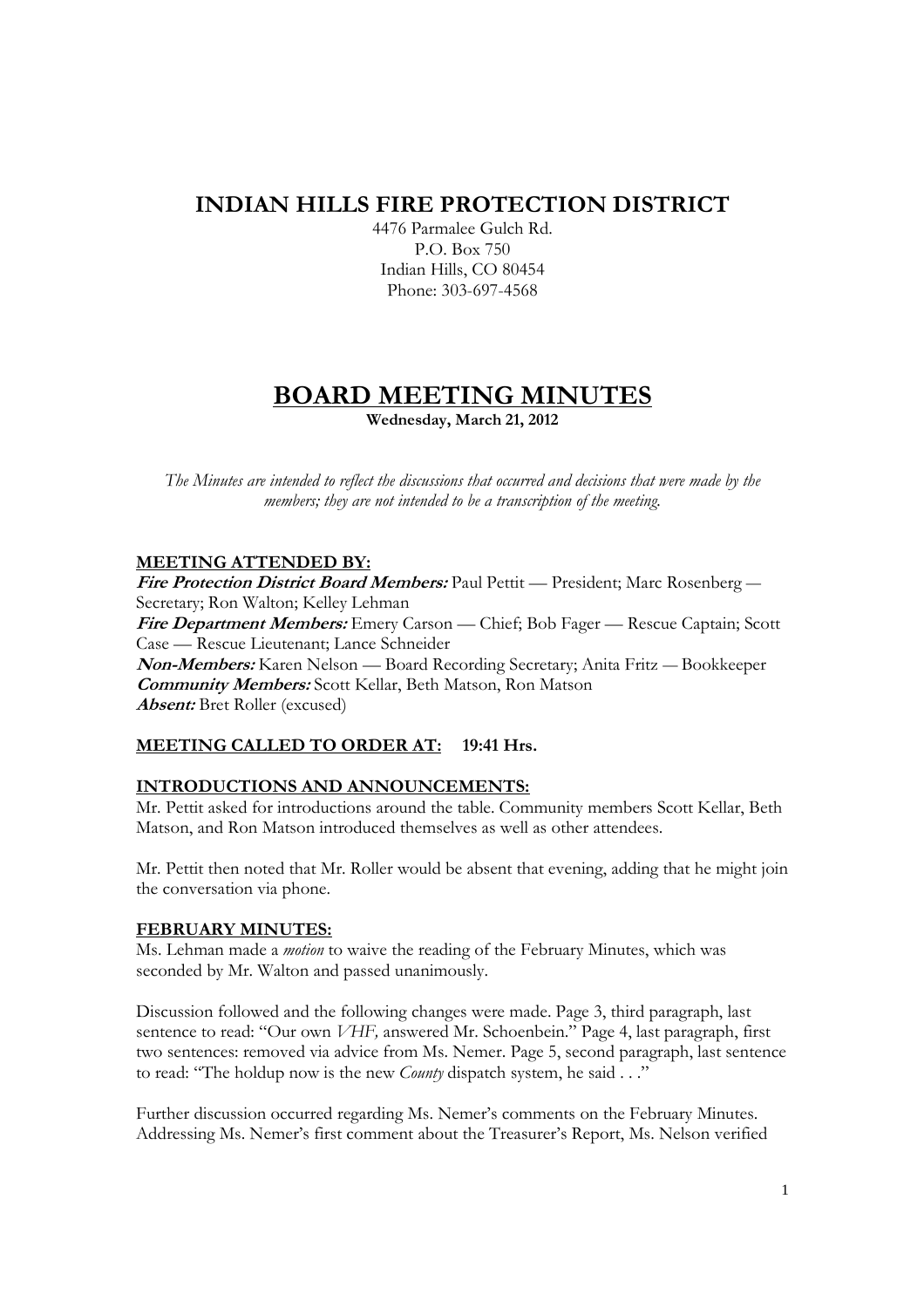that the Minutes are, indeed, correct as is. Regarding Ms. Nemer's second point referencing the Chief's Report, Mr. Rosenberg stated that he thought Ms. Nemer was trying to point out that there is a process to follow to split land parcels, a process that was never documented for the land that the District is looking into for a substation location.

Mr. Rosenberg made a *motion* to accept the February Minutes as amended, which was seconded by Ms. Lehman and passed unanimously.

#### **FEBRUARY SPECIAL MEETING MINUTES:**

Ms. Lehman made a *motion* to waive the reading of the February Special Meeting Minutes, which was seconded by Mr. Walton and passed unanimously.

Discussion turned to Ms. Nemer's comment that Ms. Nelson's attendance is not necessary during Executive Sessions. The Board acknowledged Ms. Nemer's comment but said that Ms. Nelson's presence is desired nonetheless. Conversation also occurred about Ms. Nemer's advice that the Board formally acknowledge Mr. Schoenbein's resignation in the Minutes as well as the Board's authority in regards to operating documents.

Mr. Rosenberg made a *motion* to accept the February Special Meeting Minutes as written. Ms. Lehman seconded the motion, which passed unanimously.

#### **MARCH SPECIAL MEETING MINUTES:**

Ms. Lehman made a *motion* to waive the reading of the March Special Meeting Minutes, which was seconded by Mr. Rosenberg and passed unanimously.

Mr. Rosenberg made a *motion* to accept the March Special Meeting Minutes as written. Ms. Lehman seconded the motion, which passed unanimously.

#### **TREASURER'S REPORT:**

#### **Financial Reports**

Discussion began with the Legal Fees account (#5710) on the Profit Loss Budget Performance spreadsheet. It was noted that legal fees were at 39% with 16.7% of the year complete. Ms. Fritz said that the expenses to date include \$477 of election costs. Mr. Rosenberg asked when the ballots will be mailed. "Mid-April," responded Mr. Pettit.

Conversation moved to Checks. Ms. Fritz noted that two automatic payroll payments for Mr. Schoenbein had to be reversed since the wrong calculation had been used for his last paycheck. Mr. Rosenberg asked about check #11759 to Jefferson County for \$563.72 for fuel costs. Was that for one month? Ms. Fritz answered that it was for January and February.

Mr. Pettit inquired about check #11765 to Toussaint, Nemer & Coaty for 1,171.62 for various legal fees. He requested a breakout on fees for the Noble property.

Mr. Rosenberg made a *motion* to approve checks #11749-11765, plus automatic payments, credit card expenses, and bank fees. Ms. Lehman seconded the motion, which passed unanimously.

# **DEPARTMENT/OFFICERS' REPORTS:**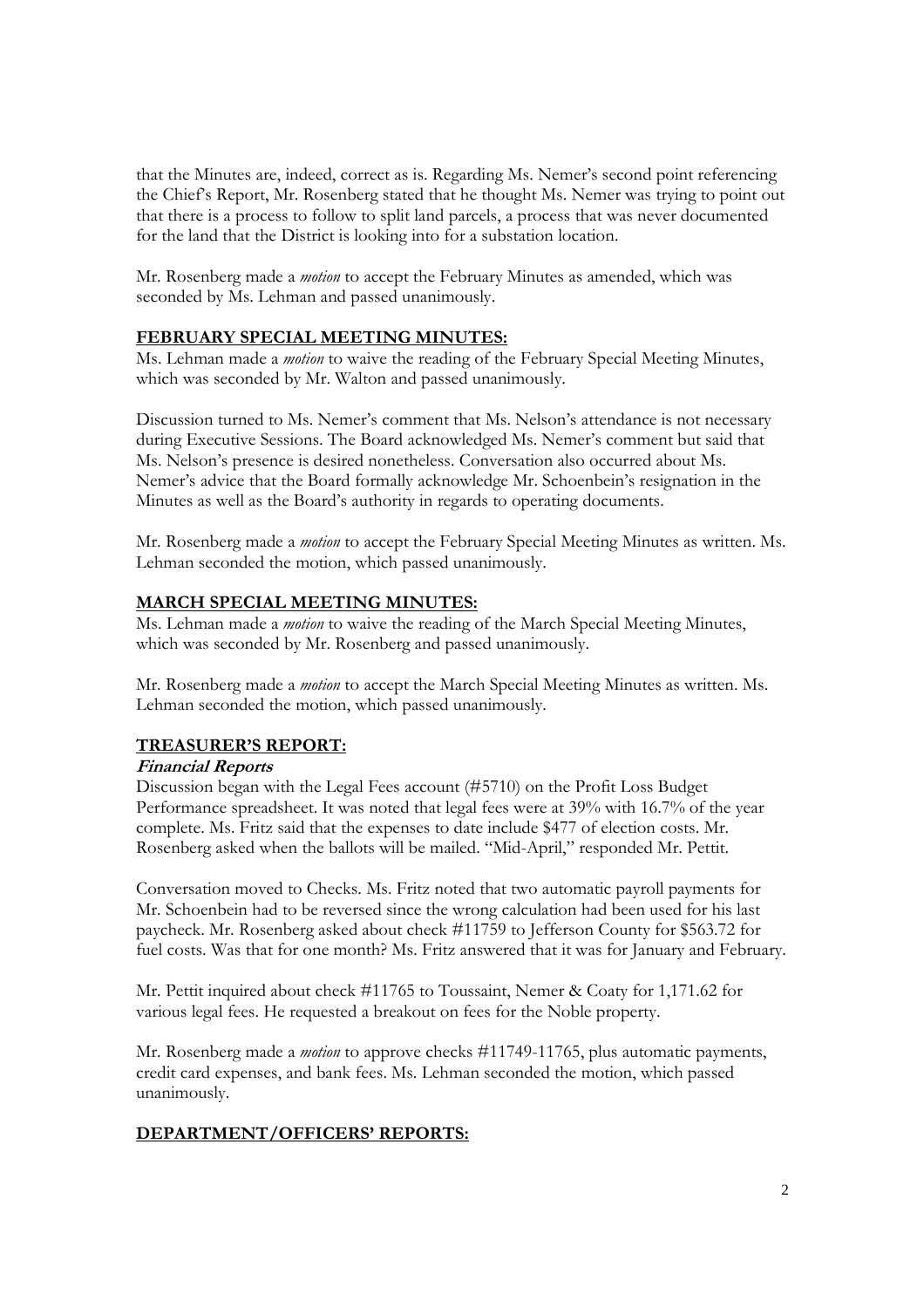## **Fire Marshal — Randy Rudloff**

Not present; no report submitted. Mr. Carson noted that Mr. Rudloff is presently taking classes.

#### **Chief's Report** — **Emery Carson**

Mr. Carson began by saying that the gutters and soffits had been repaired. Mr. Case advised that everyone watch out for screws and nails. Chevron striping had been put on the back of apparatus 341, continued Mr. Carson. In addition, he said that apparatus 366 is in the shop. Someone had started it while it was on the charger, blowing a bulb. There was a rule now about starting processes, he continued, adding that while the carburetor problem had been repaired, the idle was still low. Mr. Pettit asked if the carburetor had been rebuilt or replaced. "Rebuilt," answered Mr. Carson.

Mr. Carson continued with his report by stating that the airpack/airmask test are scheduled, along with a hose test, which are all part of the District's ISO rating. He explained to the community members in attendance what ISO was and its purpose. Mr. Fager asked if the ISO rating takes into account the many bridges that the District's apparatus cannot cross. "No," responded both Mr. Carson and Mr. Walton.

Mr. Carson turned the topic to training and explained that Fire Rescue International would be held at the Denver Convention Center on July 31-August 4. Mr. Case chimed in to say that the education was usually great at that conference. Mr. Pettit asked about costs. Mr. Case responded that admission is \$500 per person for the entire conference. Access to the exhibit hall is free, he added.

Discussion moved to wildland issues. Mr. Carson shared that a training had been held the previous Tuesday on the helipad relating to water movement. Yesterday's training had focused on cisterns, he continued, and next week's training would cover wildland gear, packs, and trucks. Mr. Pettit asked if the training involved the new truck. He was told "yes."

#### **Fire Captain — Marc Rosenberg**

Mr. Rosenberg began by summarizing upcoming activities. A pack test would be held in Evergreen later that week, and West Metro had a controlled burn of some 20 acres planned for the following day. Mr. Rosenberg then said that an Evergreen Fire/Rescue representative had recertified some of the Department's fire extinguishers. He recommended that the ones that didn't pass inspection be replaced, which included five of the big  $CO_2$  canisters. The small ones can be purchased at Home Depot, he said. Mr. Rosenberg clarified that five or six would need to be replaced. He noted that Evergreen had not charged for the service, which would save the District money on paying Red Comet, the previous service provider.

Discussion turned to apparatus. Mr. Rosenberg advised that the District keep apparatus 371 and put a poly tank on it for shuttling water at a cost of less than \$20,000. It could be put in storage, he added, either at the Noble property or a substation. Mr. Case advised against this proposition since the Department doesn't have enough drivers. "Or personnel," added Mr. Fager. Mr. Rosenberg recommended that members be familiar with CDL driving when the new truck arrives.

# **Rescue Captain — Bob Fager**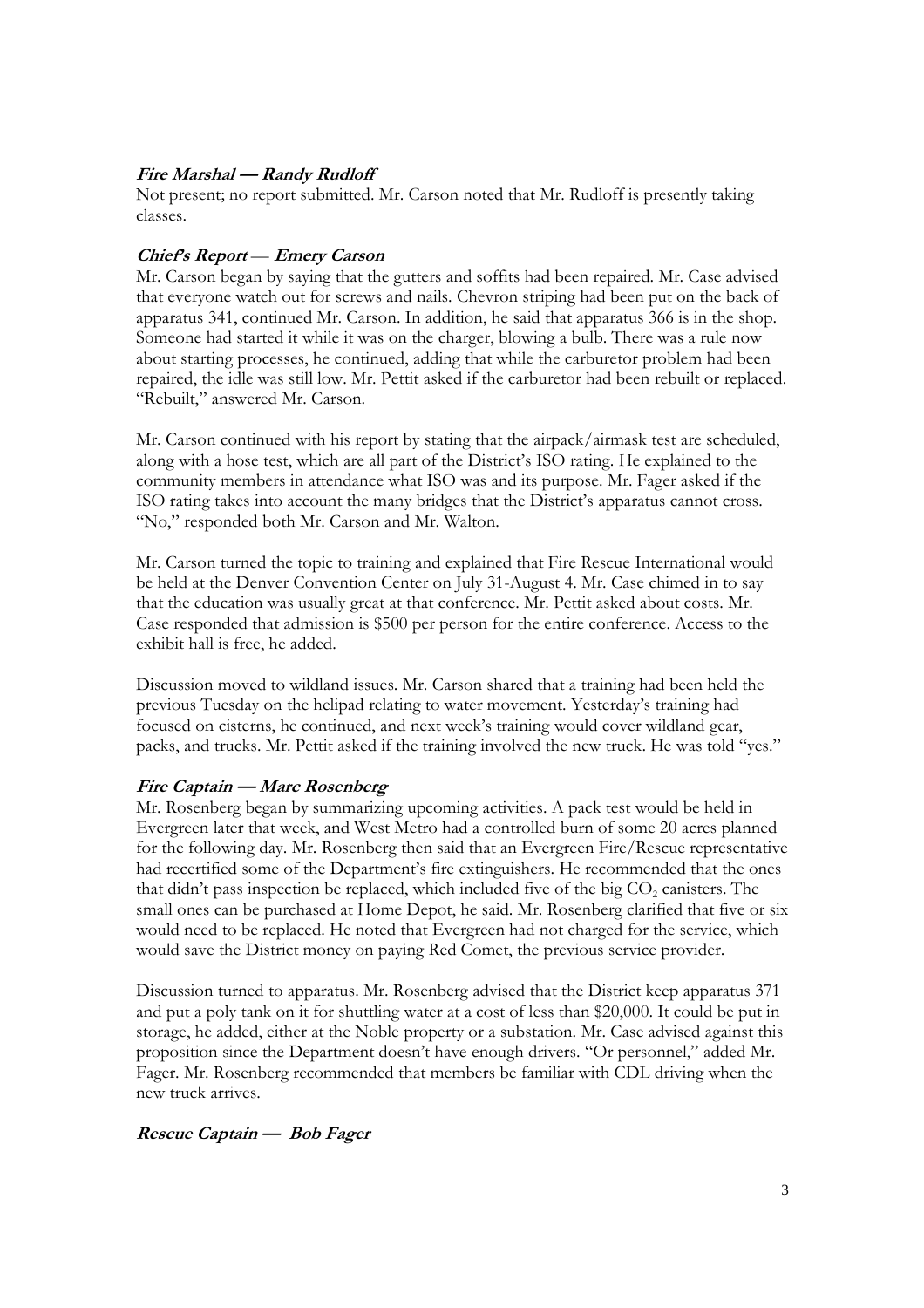Mr. Fager said that he didn't have much to report other than there was currently a nationwide drug shortage.

#### **OLD BUSINESS:**

#### **Department/Organizational Structure**

Mr. Rosenberg advised tabling discussion of the organizational structure since Board elections were coming up. Mr. Walton agreed, stating that the new Board would have to live with whatever structure is put in place. Mr. Pettit said that he appreciated the work that Mr. Carson, Mr. Gilbert, and Ms. Nelson had done. Mr. Rosenberg reminded that the present Board only has one more meeting before the election.

#### **Property Update**

Mr. Rosenberg said that the District was moving forward on the purchase of the Noble property. No survey would be needed, he added, sharing that the down payment had been made. Ms. Nemer had not yet heard back from Wells Fargo regarding financing, Mr. Rosenberg continued. Ms. Fritz said that the District has a personal banker there who should be the contact. Mr. Pettit brought up the topic of the audit information that has been requested by the Municipal Services Group. Ms. Fritz said that there were two banks that do these kinds of deals. She offered to contact Wells Fargo. Mr. Rosenberg said that he'd contact Ms. Nemer the following morning and asked Ms. Fritz for the Wells Fargo contact information.

#### **Communications System**

Mr. Pettit said that he expected to see licenses in the next week or so. The holdup was that the IGA was with the County's attorney. Mr. Pettit then said that he had contacted Pericle Communications and forwarded the company the coordinates of the site. Pericle would get back to the District with a proposal. A legitimate coverage study was needed, he said.

Mr. Pettit turned conversation to the Smokey Hill site. It was time to move forward on construction there, he said, adding that the District would need to buy a new link system for the new frequencies. Mr. Rosenberg asked what the cost would be. "\$1,600," answered Mr. Pettit.

Mr. Kellar asked some questions about the District's current communications system. Discussion followed. Mr. Kellar stated that Indian Hills isn't the only agency that isn't where it needs to be in terms of its communications system. Mr. Pettit reminded that the County would be updating its dispatch center in the near future. Mr. Kellar said that if the District isn't getting the response it desires from the County, he might be able to help because of his connections. Mr. Rosenberg suggested that perhaps Mr. Kellar could help expedite the process on behalf of the District. Mr. Pettit said that if he didn't hear back from the County the following day he would move up the chain of command. Mr. Rosenberg stated that it would be nice to not have to share frequencies.

Mr. Rosenberg then asked about radios. Mr. Pettit said that Mr. Grazi was offering them at the State bid price. They would come programmed, with no keypad, and be half the size of the current radios. Mr. Kellar advised waiting until Pericle does a coverage study. There may be outcomes that may make the District want to investigate different models, he said. But if Mr. Grazi is willing to let the District try out the radios . . . Mr. Pettit responded that Mr.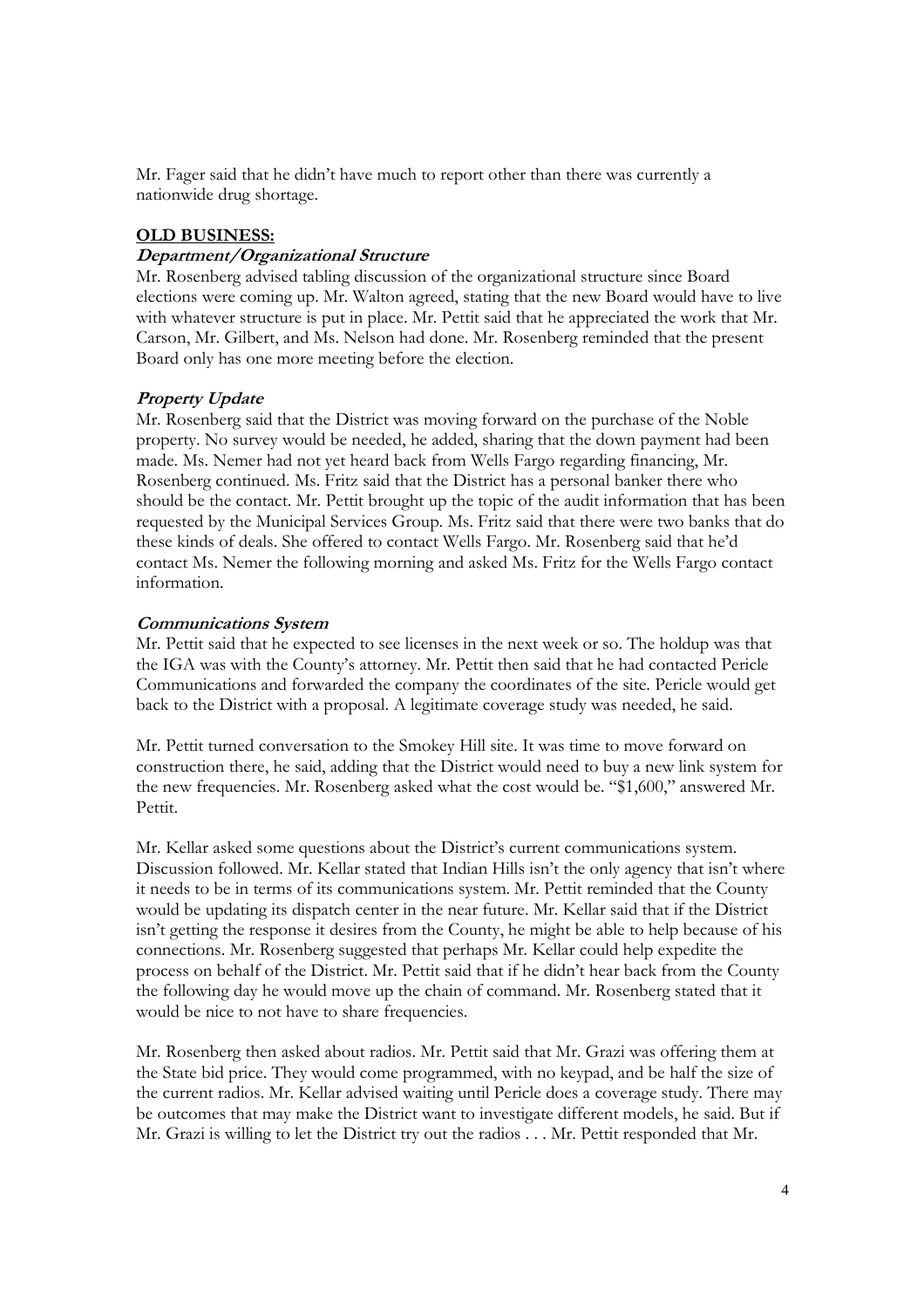Grazi also has Kenwood refurbished radios. All in all, everything is moving forward, Mr. Pettit said.

Mr. Rosenberg made a *motion* to purchase a new link system to function between Smokey Hill and Mt. Lindo at a cost not to exceed \$1,650. Ms. Lehman seconded the motion, which passed unanimously.

#### **Employee Handbook**

A decision was made to table discussion.

#### **Department By-Laws**

A decision was made to table discussion. Mr. Rosenberg said that decisions about such topics can't be made so close to a Board election. Mr. Pettit said that he had read the new Department boilerplate by-laws received from Ms. Nemer. He stated that he thought the document was excellent.

#### **Apparatus Update**

Mr. Rosenberg said that he had taken over responsibility for the apparatus with Fire Trucks Plus. He passed around pictures and a proposed schedule. The tanker should be complete in late June/early July, he said. Mr. Kellar asked about training for the new truck. Mr. Rosenberg said that it would occur after the truck had been received. Mr. Kellar asked when the new truck would be put into service. "Immediately," answered Mr. Rosenberg. Mr. Kellar advised CDL training prior to taking delivery.

Regarding the new ambulance, Mr. Rosenberg said that there were 66 "to do" items still. It should be ready by the end of April, he estimated. Mr. Rosenberg reminded that the District did not have a contract with Fire Trucks Plus, but said that Mr. Batista had promised the ambulance no later than the end of April. Fire Trucks Plus was in possession of the new tanker, Mr. Rosenberg continued. The District should have put a delivery deadline in a contract for both apparatus, he said.

#### **NEW BUSINESS:**

#### **Auditor Requests**

Ms. Fritz said that the auditors had posed some questions. Assuming that the District started with a \$350,000 credit with Fire Trucks Plus in exchange for the Darley, she needed to know the value of the apparatus that the District was receiving. She was told that the value of the brush truck was \$90,000, the value of the tanker was \$236,000, and the difference (\$24,000) could be attributed to the ambulance. Ms. Fritz said that the issue might necessitate a full audit. She would know in the next week or two, she added.

Mr. Walton asked what a full audit would cost. "\$5,000," Ms. Fritz answered.

# **EXECUTIVE SESSION:**

Mr. Walton made a *motion* to call an Executive Session per CRS 24-6-402(4)(F) to discuss personnel issues. Mr. Rosenberg seconded the motion, which passed unanimously. Mr. Pettit called the Executive Session at 20:48. All meeting attendees left the room except for Board members and Ms. Nelson. Recording commenced using the District's recorder.